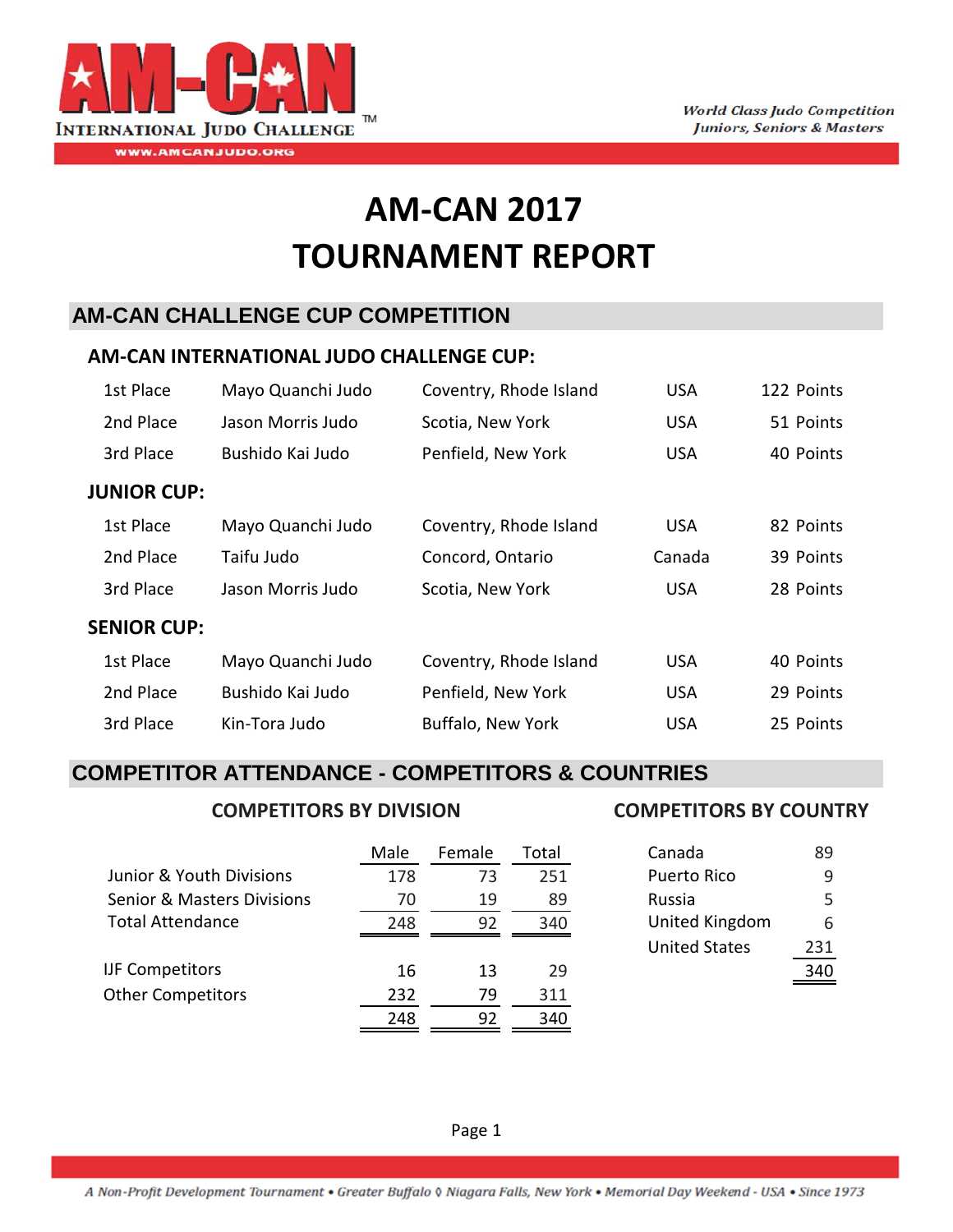

| <b>Division/Place</b>   | <b>Name</b>              | Club                      | Country    |
|-------------------------|--------------------------|---------------------------|------------|
| Boys 6-8, 20 - 22.9 KG  |                          |                           |            |
| 1st Place               | Roman Semyrozum          | Judo Ippon                | Canada     |
| 2nd Place               | Gabi Mahatadze           | Olympic Judo Centre       | Canada     |
| 3rd Place               | Samuel Floody            | Mayo Quanchi Judo         | <b>USA</b> |
| Boys 6-8, 23 - 26.9 KG  |                          |                           |            |
| 1st Place               | Mark Zilberman           | Judo Sambo Center         | <b>USA</b> |
| 2nd Place               | Josiah Davidson          | Maryland Judo Team        | <b>USA</b> |
| 3rd Place               | Hanada Leopold           | College Park Judo         | <b>USA</b> |
| Boys 6-8, 27 - 31.9 KG  |                          |                           |            |
| 1st Place               | <b>Matthew Molchanov</b> | Taifu Judo Club           | Canada     |
| 2nd Place               | Nicholas Pokalev         | Chu To Bu Brasa           | <b>USA</b> |
| 3rd Place               | Josiah Davidson          | Maryland Judo Team        | <b>USA</b> |
| Boys 6-8, 32 - 36.9 KG  |                          |                           |            |
| 1st Place               | Nicholas Zadvinskiy      | Judo Sambo Center         | <b>USA</b> |
| 2nd Place               | <b>Matthew Molchanov</b> | Taifu Judo Club           | Canada     |
| 3rd Place               | Matthew Ziao             | International Judo Center | <b>USA</b> |
| Boys 9-10, 24 - 26.9 KG |                          |                           |            |
| 1st Place               | Nicholas Lemiasheuski    | Yawara Force              | <b>USA</b> |
| 2nd Place               | Daniel Tcherniavski      | Taifu Judo Club           | Canada     |
| 3rd Place               | Hunter Pittman           | Oak Lawn Judo Club        | <b>USA</b> |
| Boys 9-10, 27 - 31.9 KG |                          |                           |            |
| 1st Place               | Peyton Ellis             | Mayo Quanchi Judo         | <b>USA</b> |
| 2nd Place               | Luka Tsatsalashvili      | Taifu Judo Club           | Canada     |
| 3rd Place               | Nickita Tretiacov        | Taifu Judo Club           | Canada     |
| Boys 9-10, 32 - 36.9 KG |                          |                           |            |
| 1st Place               | Daniel Liubimovski       | Samir Judo                | <b>USA</b> |
| 2nd Place               | Artem Neyolov            | Taifu Judo Club           | Canada     |
| 3rd Place               | Elisey Sokolov           | Taifu Judo Club           | Canada     |
| Boys 9-10, 37 - 41.9 KG |                          |                           |            |
| 1st Place               | David Perez              | Mayo Quanchi Judo         | <b>USA</b> |
| 2nd Place               | <b>Michael Taheny</b>    | Oak Lawn Judo Club        | <b>USA</b> |
| 3rd Place               | Jadian Toros             | Asahi Judo Club           | Canada     |
| Boys 9-10, Over 47 KG   |                          |                           |            |
| 1st Place               | Timur Beksultan          | Judo Sambo Center         | <b>USA</b> |
| 2nd Place               | <b>Matther Serrano</b>   | Ajax Budokan Judo Club    | Canada     |
| 3rd Place               | Benjamin Koyfman         | Judo Sambo Center         | <b>USA</b> |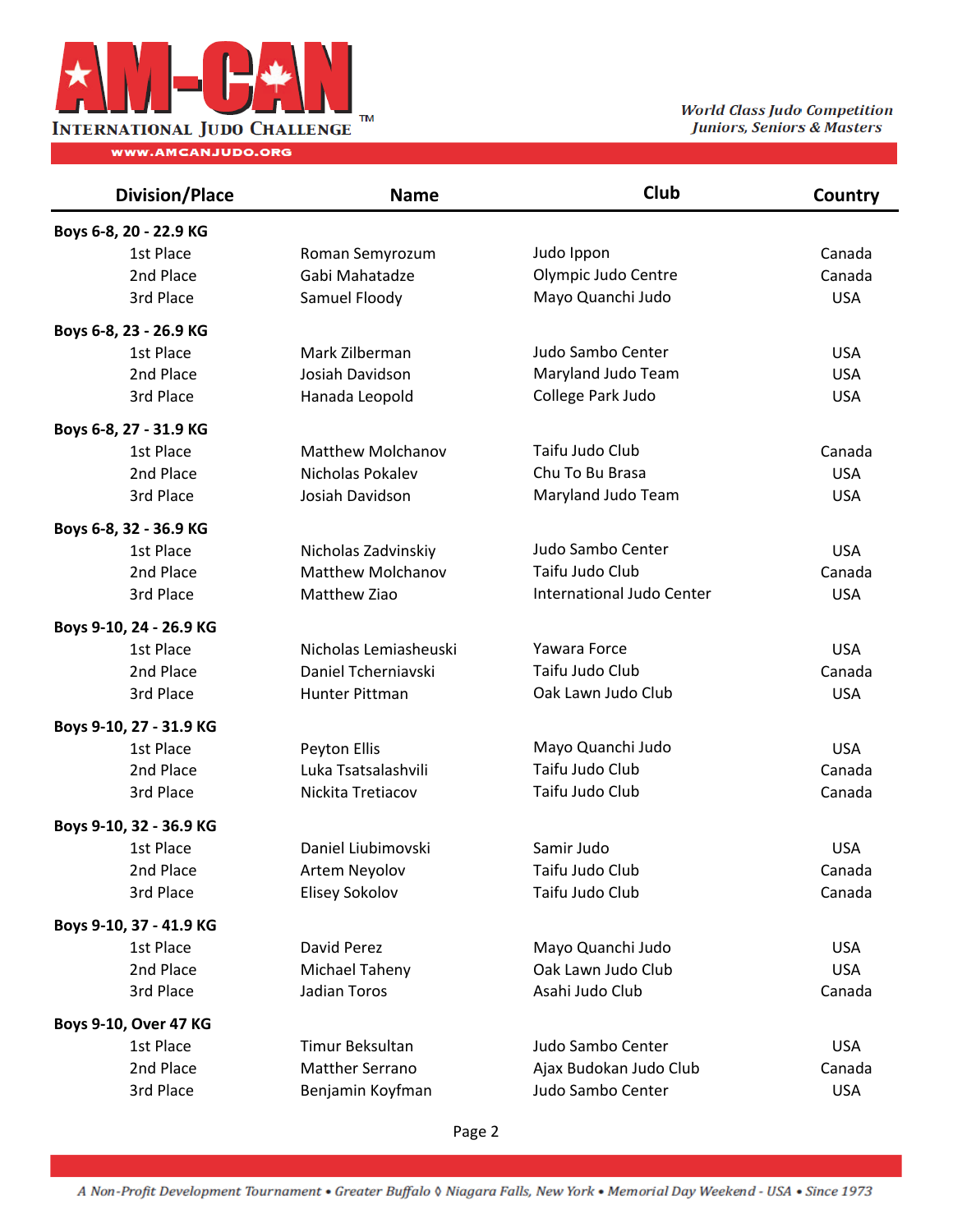

| <b>Division/Place</b>    | <b>Name</b>           | Club                         | Country     |
|--------------------------|-----------------------|------------------------------|-------------|
| Boys 11-12, 28 - 31.9 KG |                       |                              |             |
| 1st Place                | <b>Elisey Sokolov</b> | Taifu Judo Club              | Canada      |
| 2nd Place                | Rza Abdulayev         | Olympic Judo Centre          | Canada      |
| 3rd Place                | <b>Tristan Ramos</b>  | Sport Judo                   | <b>USA</b>  |
| Boys 11-12, 32 - 36.9 KG |                       |                              |             |
| 1st Place                | Gabriel Bouyssou      | Mayo Quanchi Judo            | <b>USA</b>  |
| 2nd Place                | Daniil Kremerman      | Club de Judo Ipon            | Canada      |
| 3rd Place                | Phillip Mayorov       | <b>Challenge Sports Club</b> | Canada      |
| Boys 11-12, 37 - 41.9 KG |                       |                              |             |
| 1st Place                | David Kotenko         | Olympic Judo Centre          | Canada      |
| 2nd Place                | Maksim Rudakov        | Taifu Judo Club              | Canada      |
| 3rd Place                | Lasha Tsatsalashvili  | Taifu Judo Club              | Canada      |
| Boys 11-12, 42 - 46.9 KG |                       |                              |             |
| 1st Place                | Lev Gerassimov        | <b>Challenge Sports Club</b> | Canada      |
| 2nd Place                | David Melkonian       | Taifu Judo Club              | Canada      |
| 3rd Place                | David Matthew Lopez   | San Yama Bushi               | <b>USA</b>  |
| Boys 11-12, 47 - 51.9 KG |                       |                              |             |
| 1st Place                | Jacob Chen            | International Judo Center    | <b>USA</b>  |
| 2nd Place                | David Melkonian       | Taifu Judo Club              | Canada      |
| Boys 11-12, 52 - 57.9 KG |                       |                              |             |
| 1st Place                | Mark Khenkin          | Taifu Judo Club              | Canada      |
| 2nd Place                | Nikolas Vithoulkas    | International Judo Center    | <b>USA</b>  |
| 3rd Place                | Petros Vithoulkas     | International Judo Center    | <b>USA</b>  |
| Boys 13-14, Under 47 KG  |                       |                              |             |
| 1st Place                | Artem Shaporin        | Club de Judo Metropolitain   | Canada      |
| 2nd Place                | Vlad Chernov          | Judo Sambo Center            | <b>USA</b>  |
| 3rd Place                | Michael Gorman        | Mayo Quanchi Judo            | <b>USA</b>  |
| Boys 13-14, 52 - 57.9 KG |                       |                              |             |
| 1st Place                | Yuriy Semenjuk        | Club de Judo Metropolitain   | Canada      |
| 2nd Place                | Evan Flores           | San Francisco Judo Club      | Puerto Rico |
| 3rd Place                | David Rosen           | Kin-Tora Judo Club           | <b>USA</b>  |
| Boys 13-14, 58 - 64.9 KG |                       |                              |             |
| 1st Place                | Michael Arabov        | Spartak Sports Club          | <b>USA</b>  |
| 2nd Place                | Sebastian Banach      | Mayo Quanchi Judo            | <b>USA</b>  |
| 3rd Place                | <b>Richard Cortez</b> | San Yama Bushi               | <b>USA</b>  |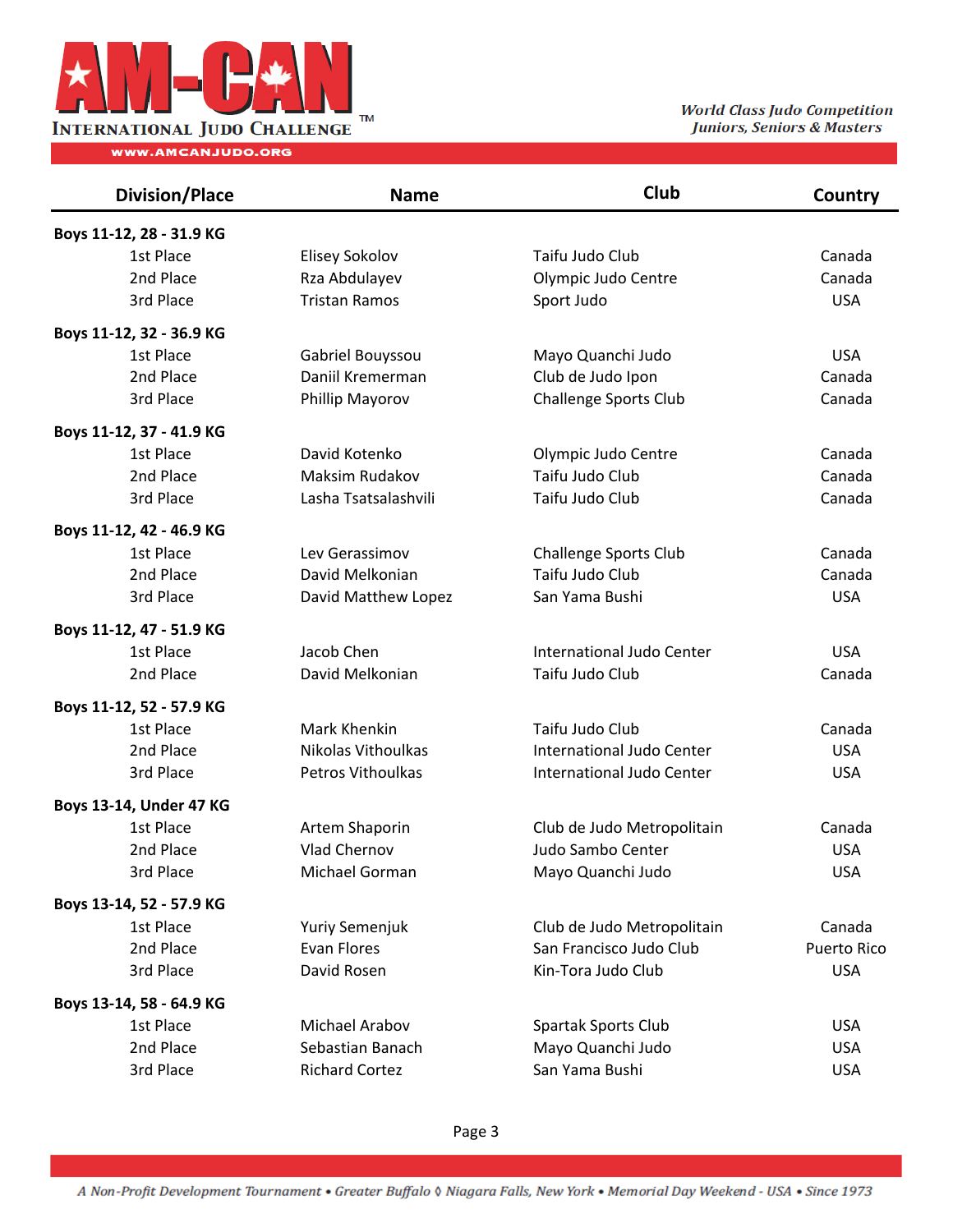

| <b>Division/Place</b>          | <b>Name</b>               | Club                             | Country    |
|--------------------------------|---------------------------|----------------------------------|------------|
| Boys 13-14, 65 - 72.9 KG       |                           |                                  |            |
| 1st Place                      | Kosei Cuyler              | Sport Judo                       | <b>USA</b> |
| 2nd Place                      | Bogdan Cherkashyn         | <b>Challenge Sports Club</b>     | Canada     |
| 3rd Place                      | <b>Chistos Pena</b>       | <b>International Judo Center</b> | <b>USA</b> |
| Boys 13-14, Over 72.9 KG       |                           |                                  |            |
| 1st Place                      | Thomas Moreau Jr.         | <b>Moreaus Training Center</b>   | <b>USA</b> |
| 2nd Place                      | Simon Popov               | Spartak Sports Club              | <b>USA</b> |
| Boys 15-16, 55 - 55.9 KG       |                           |                                  |            |
| 1st Place                      | Sean Caltagirone          | Mayo Quanchi Judo                | <b>USA</b> |
| 2nd Place                      | <b>Yuriy Semenjuk</b>     | Club de Judo Metropolitain       | Canada     |
| 3rd Place                      | <b>Jake Pierides</b>      | International Judo Center        | <b>USA</b> |
| Boys 15-16, 60 - 65.9 KG       |                           |                                  |            |
| 1st Place                      | <b>Tyler Michaelson</b>   | Jason Morris Judo Center         | <b>USA</b> |
| 2nd Place                      | Mitchell Greer            | Mayo Quanchi Judo                | <b>USA</b> |
| 3rd Place                      | <b>Isaac Carmichael</b>   | Chu To Bu Brasa                  | <b>USA</b> |
| Boys 15-16, 66 - 72.9 KG       |                           |                                  |            |
| 1st Place                      | <b>Trevor Ethan Cuffy</b> | Mayo Quanchi Judo                | <b>USA</b> |
| 2nd Place                      | Noah Forshee              | <b>Bushido Judo School</b>       | <b>USA</b> |
| 3rd Place                      | Kosei Cuyler              | Sport Judo                       | <b>USA</b> |
| Boys 15-16, 73 - 80.9 KG       |                           |                                  |            |
| 1st Place                      | <b>Timo Gobec</b>         | Sport Judo                       | <b>USA</b> |
| 2nd Place                      | Mark Rau                  | Wall 2 Wall Martial Arts         | <b>USA</b> |
| Boys Youth 17-20, 60 - 65.9 KG |                           |                                  |            |
| 1st Place                      | <b>Micah Brooks</b>       | Mayo Quanchi Judo                | <b>USA</b> |
| 2nd Place                      | <b>Tyler Michaelson</b>   | Jason Morris Judo Center         | <b>USA</b> |
| 3rd Place                      | <b>Mitchell Greer</b>     | Mayo Quanchi Judo                | <b>USA</b> |
| Boys Youth 17-20, 66 - 72.9 KG |                           |                                  |            |
| 1st Place                      | Ruslan Izerkin            | Jason Morris Judo Center         | <b>USA</b> |
| 2nd Place                      | Martik Maksimyan          | Judo Sambo Center                | <b>USA</b> |
| 3rd Place                      | <b>Trevor Ethan Cuffy</b> | Mayo Quanchi Judo                | <b>USA</b> |
| Boys Youth 17-20, 73 - 80.9 KG |                           |                                  |            |
| 1st Place                      | <b>Nathaniel Torres</b>   | Jason Morris Judo Center         | <b>USA</b> |
| 2nd Place                      | <b>Mike Francis</b>       | <b>Trent Judo</b>                | Canada     |
| 3rd Place                      | <b>Kevin Turcios</b>      | Bushido Kai                      | <b>USA</b> |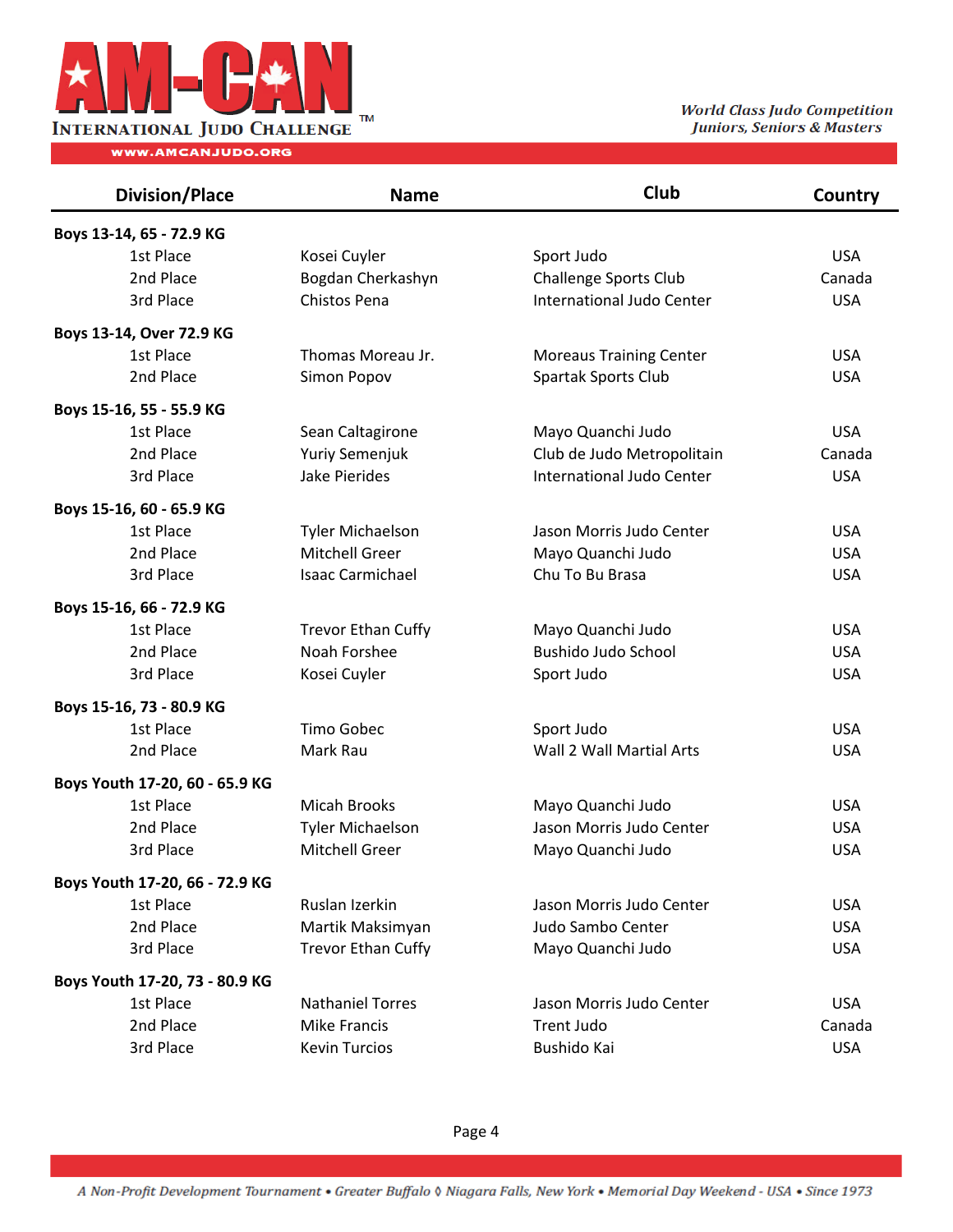

TM TM **THE CLASS THE CLASS THAT CLASS** Judo Competition Juniors, Seniors & Masters

| <b>Division/Place</b>    | <b>Name</b>                    | Club                           | Country     |
|--------------------------|--------------------------------|--------------------------------|-------------|
| Girls 6-8, 20 - 27.9 KG  |                                |                                |             |
| 1st Place                | Malia Jae Ellis                | Mayo Quanchi Judo              | <b>USA</b>  |
| 2nd Place                | Kelani Ramos                   | Sport Judo                     | <b>USA</b>  |
| 3rd Place                | Olivia Cea                     | Ajax Budokan Judo Club         | Canada      |
| Girls 6-8, 28 - 31.9 KG  |                                |                                |             |
| 1st Place                | Emma Teng                      | Ajax Budokan Judo Club         | Canada      |
| 2nd Place                | Macie Smith                    | <b>Black Swamp Judo</b>        | <b>USA</b>  |
| 3rd Place                | Juliet Rench                   | <b>Moreaus Training Center</b> | <b>USA</b>  |
| Girls 6-8, Over 31.9 KG  |                                |                                |             |
| 1st Place                | Nanda Kibi                     | <b>Warrior Judo Club</b>       | <b>USA</b>  |
| 2nd Place                | Juliet Rench                   | <b>Moreaus Training Center</b> | <b>USA</b>  |
| Girls 9-10, 28 - 31.9 KG |                                |                                |             |
| 1st Place                | Tatianna Irizarry              | New London County Judo         | <b>USA</b>  |
| 2nd Place                | Sofia Tchernobrivets           | Taifu Judo Club                | Canada      |
| 3rd Place                | Abigail Hegg                   | Sport Judo                     | <b>USA</b>  |
| Girls 9-10, 32 - 36.9 KG |                                |                                |             |
| 1st Place                | Nicole Ratskovich              | <b>Challenge Sports Club</b>   | Canada      |
| 2nd Place                | Analeanis Collazo              | San Francisco Judo Club        | Puerto Rico |
| 3rd Place                | Ava Magyar                     | Bushido Kai                    | <b>USA</b>  |
| Girls 9-10, 37 - 41.9 KG |                                |                                |             |
| 1st Place                | <b>Brigitte Ngoyang Notewo</b> | College Park Judo              | <b>USA</b>  |
| 2nd Place                | Katherine Sanchez              | San Yama Bushi                 | <b>USA</b>  |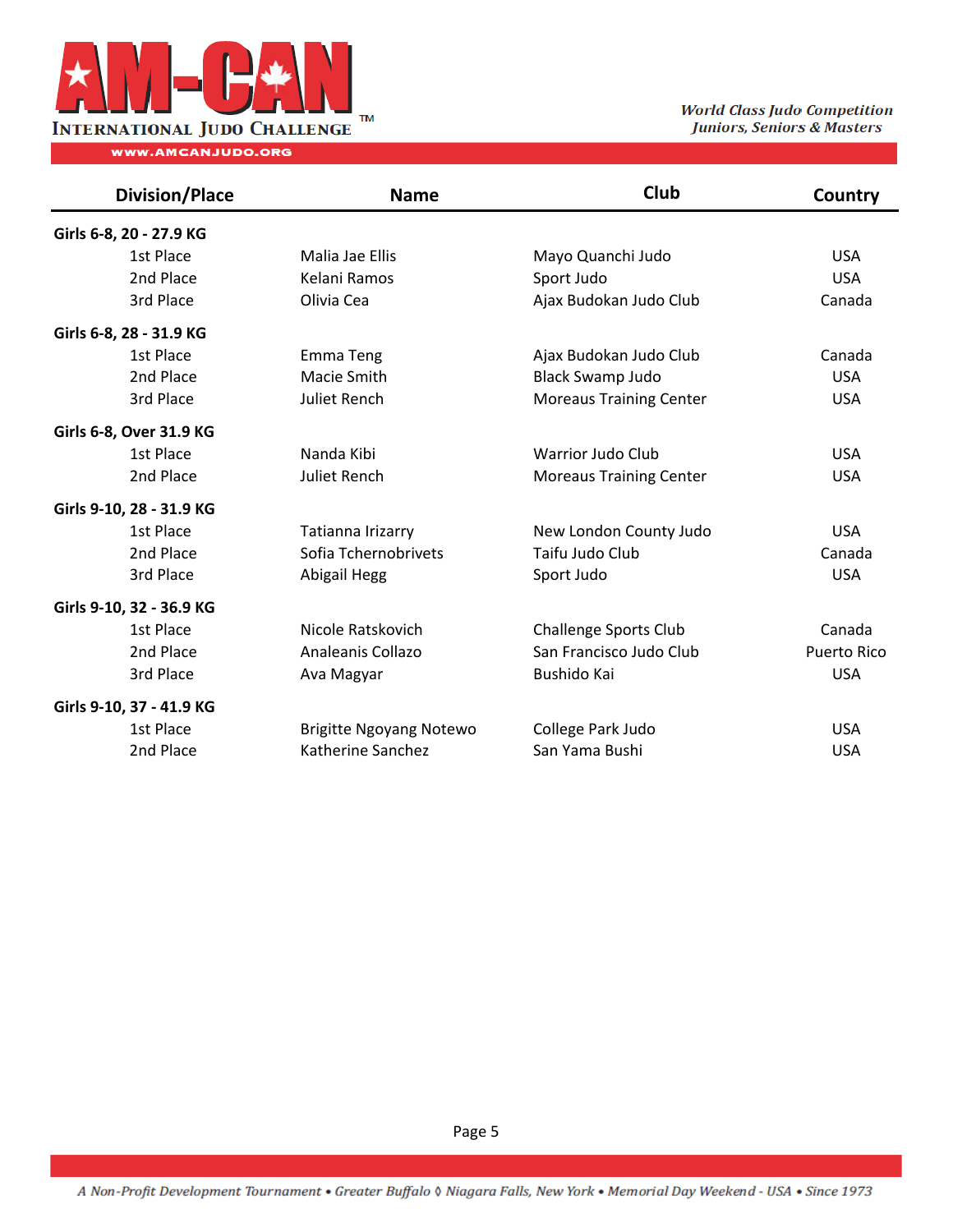

| <b>Division/Place</b>     | <b>Name</b>                    | Club                             | Country    |
|---------------------------|--------------------------------|----------------------------------|------------|
| Girls 11-12, 32 - 36.9 KG |                                |                                  |            |
| 1st Place                 | Ela Rose Way                   | Mayo Quanchi Judo                | <b>USA</b> |
| 2nd Place                 | Alissa Caltagirone             | Mayo Quanchi Judo                | <b>USA</b> |
| 3rd Place                 | <b>Madison Magyar</b>          | Bushido Kai                      | <b>USA</b> |
| Girls 11-12, 37 - 41.9 KG |                                |                                  |            |
| 1st Place                 | Veronica Kastulin              | <b>Challenge Sports Club</b>     | Canada     |
| 2nd Place                 | Anastasiya Semyrozum           | Judo Ippon                       | Canada     |
| 3rd Place                 | <b>Brigitte Ngoyang Notewo</b> | College Park Judo                | <b>USA</b> |
| Girls 11-12, 42 - 46.9 KG |                                |                                  |            |
| 1st Place                 | <b>Ellis Brooke</b>            | Mayo Quanchi Judo                | <b>USA</b> |
| 2nd Place                 | May Cuyler                     | Sport Judo                       | <b>USA</b> |
| 3rd Place                 | Keira Young                    | Ajax Budokan Judo Club           | Canada     |
| Girls 11-12, 47 - 51.9 KG |                                |                                  |            |
| 1st Place                 | Kiara Nunez                    | Senshi Okami Martial Arts Center | <b>USA</b> |
| 2nd Place                 | Anastasija Kosic               | Chu To Bu Brasa                  | <b>USA</b> |
| 3rd Place                 | May Cuyler                     | Sport Judo                       | <b>USA</b> |
| Girls 11-12, Over 51.9 KG |                                |                                  |            |
| 1st Place                 | Kryssceah Ravenelle            | Mayo Quanchi Judo                | <b>USA</b> |
| 2nd Place                 | Gabrielle Mallory              | Damac Judo                       | <b>USA</b> |
| 3rd Place                 | Isabella Pena                  | International Judo Center        | <b>USA</b> |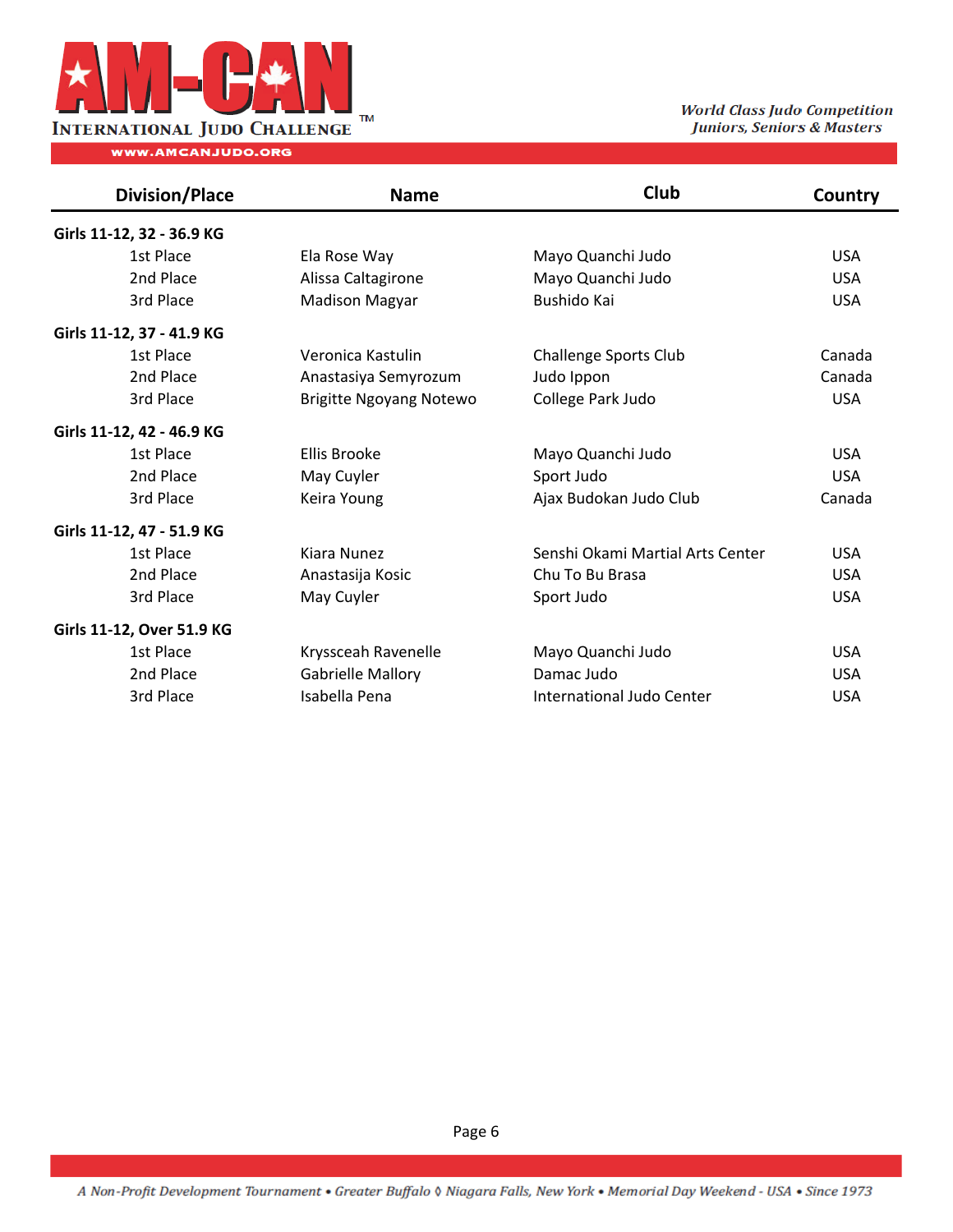

| <b>Division/Place</b>           | <b>Name</b>              | Club                             | Country    |
|---------------------------------|--------------------------|----------------------------------|------------|
| Girls 13-14, 38 - 41.9 KG       |                          |                                  |            |
| 1st Place                       | Veronica Kastulin        | <b>Challenge Sports Club</b>     | Canada     |
| 2nd Place                       | Alexandra Wilson         | Maryland Judo Team               | <b>USA</b> |
| Girls 13-14, 42 - 46.9 KG       |                          |                                  |            |
| 1st Place                       | Meghan Anthenor          | Wall 2 Wall Martial Arts         | <b>USA</b> |
| 2nd Place                       | Alexandra Wilson         | Maryland Judo Team               | <b>USA</b> |
| Girls 13-14, 47 - 51.9 KG       |                          |                                  |            |
| 1st Place                       | Ashley Klingberg         | Mayo Quanchi Judo                | <b>USA</b> |
| 2nd Place                       | Alyssandra Phoebe Manuel | Scarborough Dojo                 | Canada     |
| 3rd Place                       | Kiara Nunez              | Senshi Okami Martial Arts Center | <b>USA</b> |
| Girls 13-14, 52 - 56.9 KG       |                          |                                  |            |
| 1st Place                       | Alex Michaelson          | Jason Morris Judo Center         | <b>USA</b> |
| 2nd Place                       | Kryssceah Ravenelle      | Mayo Quanchi Judo                | <b>USA</b> |
| Girls 13-14, 57 - 62.9 KG       |                          |                                  |            |
| 1st Place                       | Raelyn Adorno            | Senshi Okami Martial Arts Center | <b>USA</b> |
| 2nd Place                       | Ivy Mill                 | Ajax Budokan Judo Club           | Canada     |
| Girls 15-16, 51 - 56.9 KG       |                          |                                  |            |
| 1st Place                       | Alex Michaelson          | Jason Morris Judo Center         | <b>USA</b> |
| 2nd Place                       | Chloe Wilson             | Maryland Judo Team               | <b>USA</b> |
| 3rd Place                       | Michelle Schormann       | Ajax Budokan Judo Club           | Canada     |
| Girls 15-16, 57 - 62.9 KG       |                          |                                  |            |
| 1st Place                       | Raelyn Adorno            | Senshi Okami Martial Arts Center | <b>USA</b> |
| 2nd Place                       | Chloe Wilson             | Maryland Judo Team               | <b>USA</b> |
| 3rd Place                       | Daisy Renz               | Renshinkan                       | <b>USA</b> |
| Girls Youth 17-20, 48 - 51.9 KG |                          |                                  |            |
| 1st Place                       | Victoria Goncalves       | Mayo Quanchi Judo                | <b>USA</b> |
| 2nd Place                       | Ashley Klingberg         | Mayo Quanchi Judo                | <b>USA</b> |
| 3rd Place                       | Lucy Kim                 | International Judo Center        | <b>USA</b> |
| Girls Youth 17-20, 70 - 77.9 KG |                          |                                  |            |
| 1st Place                       | Michaela Barnes          | <b>USA Stars</b>                 | <b>USA</b> |
| 2nd Place                       | Skyla Shumway            | Chu To Bu Brasa                  | <b>USA</b> |
| 3rd Place                       | Halima Hassan            | Kin-Tora Judo Club               | <b>USA</b> |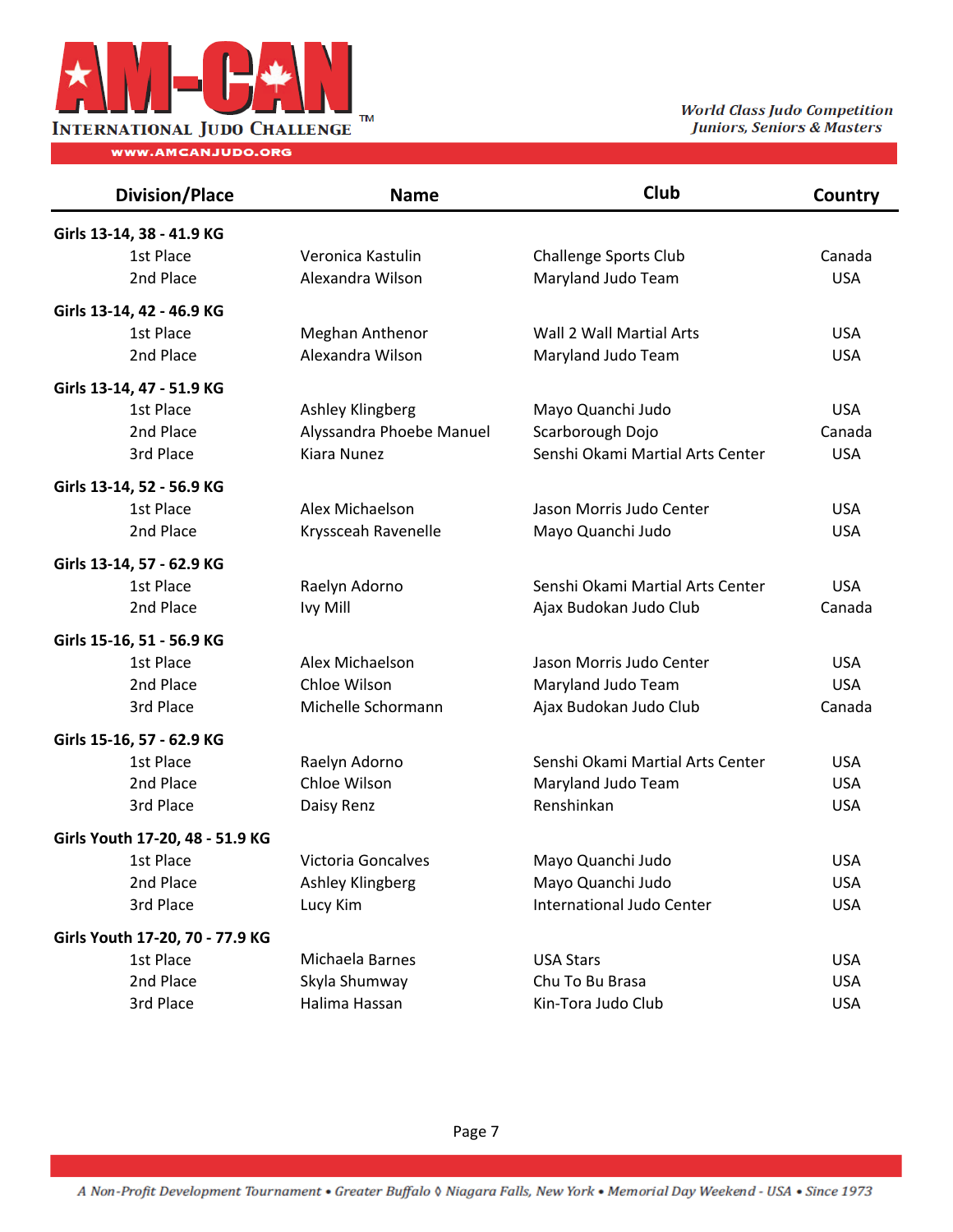

TM TM **THE CLASS THE CLASS THAT CLASS** Judo Competition Juniors, Seniors & Masters

| <b>Division/Place</b>         | <b>Name</b>             | Club                             | Country    |
|-------------------------------|-------------------------|----------------------------------|------------|
| Senior Men, M-1, 65 - 70.9 KG |                         |                                  |            |
| 1st Place                     | Jason Menezes           | Bushido Kai                      | <b>USA</b> |
| 2nd Place                     | Andrew Ketchum          | Kin-Tora Judo Club               | <b>USA</b> |
| 3rd Place                     | Anthony Parrinello      | Bushido Kai                      | <b>USA</b> |
| Senior Men, M-1, 73 - 80.9 KG |                         |                                  |            |
| 1st Place                     | <b>Brennan Strimple</b> | Bushido Kai                      | <b>USA</b> |
| 2nd Place                     | <b>Matheu Turnball</b>  | Kawasaki Rendokan                | Canada     |
| 3rd Place                     | Nathan Magyar           | Bushido Kai                      | <b>USA</b> |
| Senior Men, M-1, 90 - 99.9 KG |                         |                                  |            |
| 1st Place                     | James Parry             | Judo-No-Kata                     | <b>USA</b> |
| 2nd Place                     | Marvin Jackson          | Judo-No-Kata                     | <b>USA</b> |
| Senior Men, M-1, Over 99.9 KG |                         |                                  |            |
| 1st Place                     | Saint Kanyinda          | Kidokan                          | Canada     |
| 2nd Place                     | <b>Martin Reynolds</b>  | Judo-No-Kata                     | <b>USA</b> |
| 3rd Place                     | Christopher Doane       |                                  | <b>USA</b> |
| Senior Men, M-2, 65 - 71.9 KG |                         |                                  |            |
| 1st Place                     | Dmitrii Ivanov          | Judo Federation of the Chuvashia | Russia     |
| 2nd Place                     | Evgenii Ivanov          | Judo Federation of the Chuvashia | Russia     |
| 3rd Place                     | William Speight         | <b>Disciple</b>                  | <b>USA</b> |
| Senior Men, M-2, 73 - 80.9 KG |                         |                                  |            |
| 1st Place                     | Elyor Serikbaev         | Ararat                           | <b>USA</b> |
| 2nd Place                     | <b>Nathaniel Torres</b> | Jason Morris Judo Center         | <b>USA</b> |
| 3rd Place                     | <b>Matthias Purvis</b>  | Bushido Kai                      | <b>USA</b> |
| Senior Men, M-2, 81 - 89.9 KG |                         |                                  |            |
| 1st Place                     | Steven Litteer          | Bushido Kai                      | <b>USA</b> |
| 2nd Place                     | Larsen Way              | Mayo Quanchi Judo                | <b>USA</b> |
| 3rd Place                     | Andrew Gugino           | Kin-Tora Judo Club               | <b>USA</b> |
| Senior Men, M-2, 90 - 99.9 KG |                         |                                  |            |
| 1st Place                     | Jon Mastov              | Orangeville Tora                 | Canada     |
| 2nd Place                     | Alex Gorman             | Mayo Quanchi Judo                | <b>USA</b> |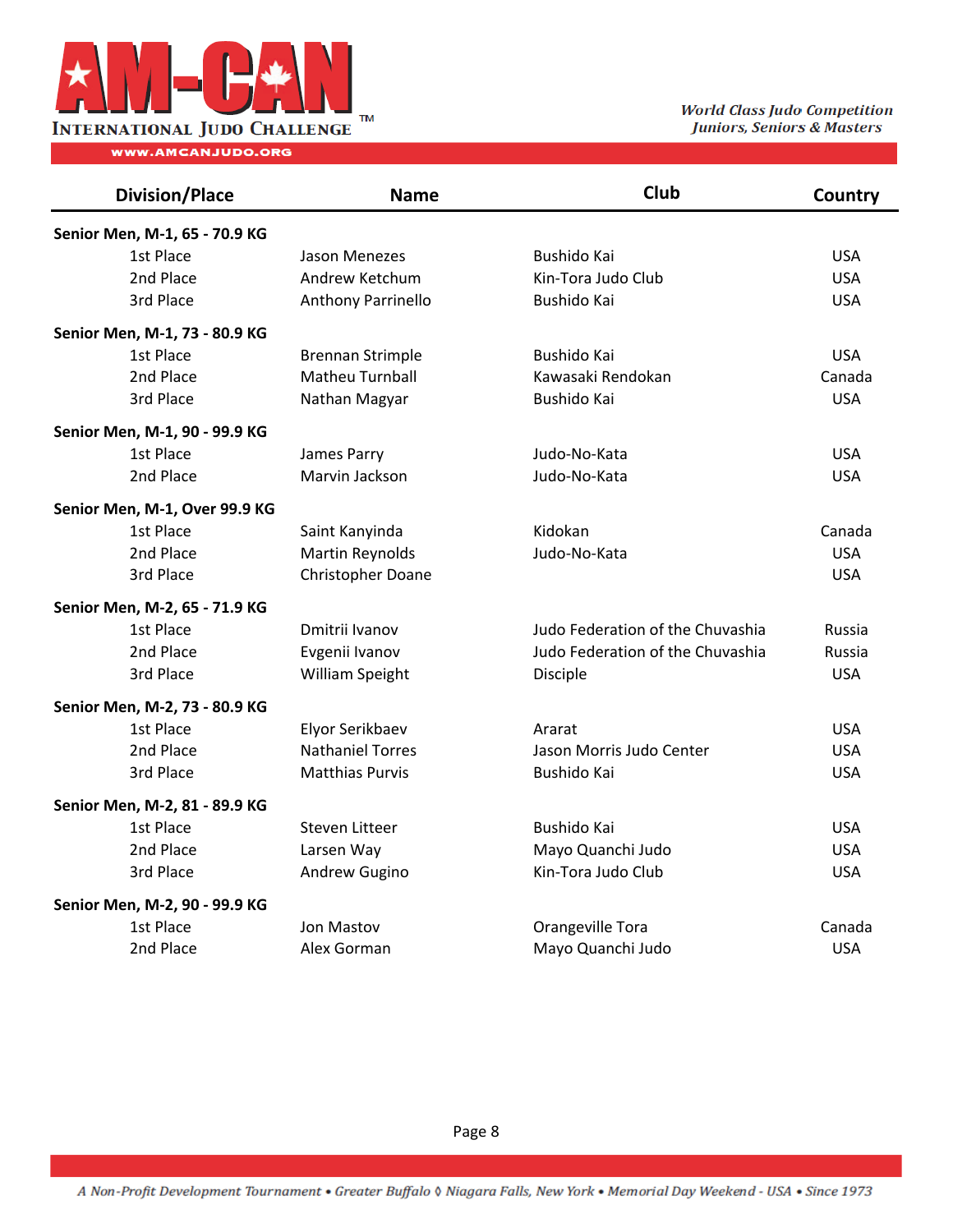

TM TM **THE CLASS THE CLASS THAT CLASS** Judo Competition Juniors, Seniors & Masters

| <b>Division/Place</b>           | <b>Name</b>              | Club                             | <b>Country</b> |
|---------------------------------|--------------------------|----------------------------------|----------------|
| Senior Men, M-3, 60 - 65.9 KG   |                          |                                  |                |
| 1st Place                       | Khushbakht Kurbonmamadov | Mayo Quanchi Judo                | <b>USA</b>     |
| 2nd Place                       | Dmitrii Ivanov           | Judo Federation of the Chuvashia | Russia         |
| 3rd Place                       | <b>Micah Brooks</b>      | Mayo Quanchi Judo                | <b>USA</b>     |
| Senior Men, M-3, 66 - 72.9 KG   |                          |                                  |                |
| 1st Place                       | <b>Quentin Cook</b>      | Jason Morris Judo Center         | <b>USA</b>     |
| 2nd Place                       | Evgenii Ivanov           | Judo Federation of the Chuvashia | Russia         |
| 3rd Place                       | Jean-Christophe Paccard  | Club de Judo St George           | Canada         |
| Senior Men, M-3, 73 - 81 KG     |                          |                                  |                |
| 1st Place                       | <b>Everet Desilets</b>   | Mayo Quanchi Judo                | <b>USA</b>     |
| 2nd Place                       | Elyor Serikbaev          | Ararat                           | <b>USA</b>     |
| 3rd Place                       | Anthony Gugino           | Kin-Tora Judo Club               | <b>USA</b>     |
| Senior Men, M-3, 81.1 - 90 KG   |                          |                                  |                |
| 1st Place                       | Will Chery               | Jason Morris Judo Center         | <b>USA</b>     |
| 2nd Place                       | Anthony Gugino           | Kin-Tora Judo Club               | <b>USA</b>     |
| Masters Men, M-4, 66.1 - 73 KG  |                          |                                  |                |
| 1st Place                       | Nick Rastelli            | Kin-Tora Judo Club               | <b>USA</b>     |
| 2nd Place                       | Anthony Parrinello       | Bushido Kai                      | <b>USA</b>     |
| Masters Men, M-4, 73.1 - 81 KG  |                          |                                  |                |
| 1st Place                       | Marty Grisanti           | Kin-Tora Judo Club               | <b>USA</b>     |
| 2nd Place                       | Steven Indalecio         | Kin-Tora Judo Club               | <b>USA</b>     |
| 3rd Place                       | Dennis Brown             | Kin-Tora Judo Club               | <b>USA</b>     |
| Masters Men, M-4, 81.1 - 90 KG  |                          |                                  |                |
| 1st Place                       | <b>Thomas Moreau</b>     | <b>Moreaus Training Center</b>   | <b>USA</b>     |
| 2nd Place                       | Igor Shaporin            | Club de Judo Metropolitain       | Canada         |
| 3rd Place                       | Joao Moreira             | Kin-Tora Judo Club               | <b>USA</b>     |
| Masters Men, M-4, 90.1 - 100 KG |                          |                                  |                |
| 1st Place                       | Alex Gorman              | Mayo Quanchi Judo                | <b>USA</b>     |
| 2nd Place                       | Thomas Deangelo          | Kin-Tora Judo Club               | <b>USA</b>     |
| 3rd Place                       | Kevin Downey             | Kin-Tora Judo Club               | <b>USA</b>     |